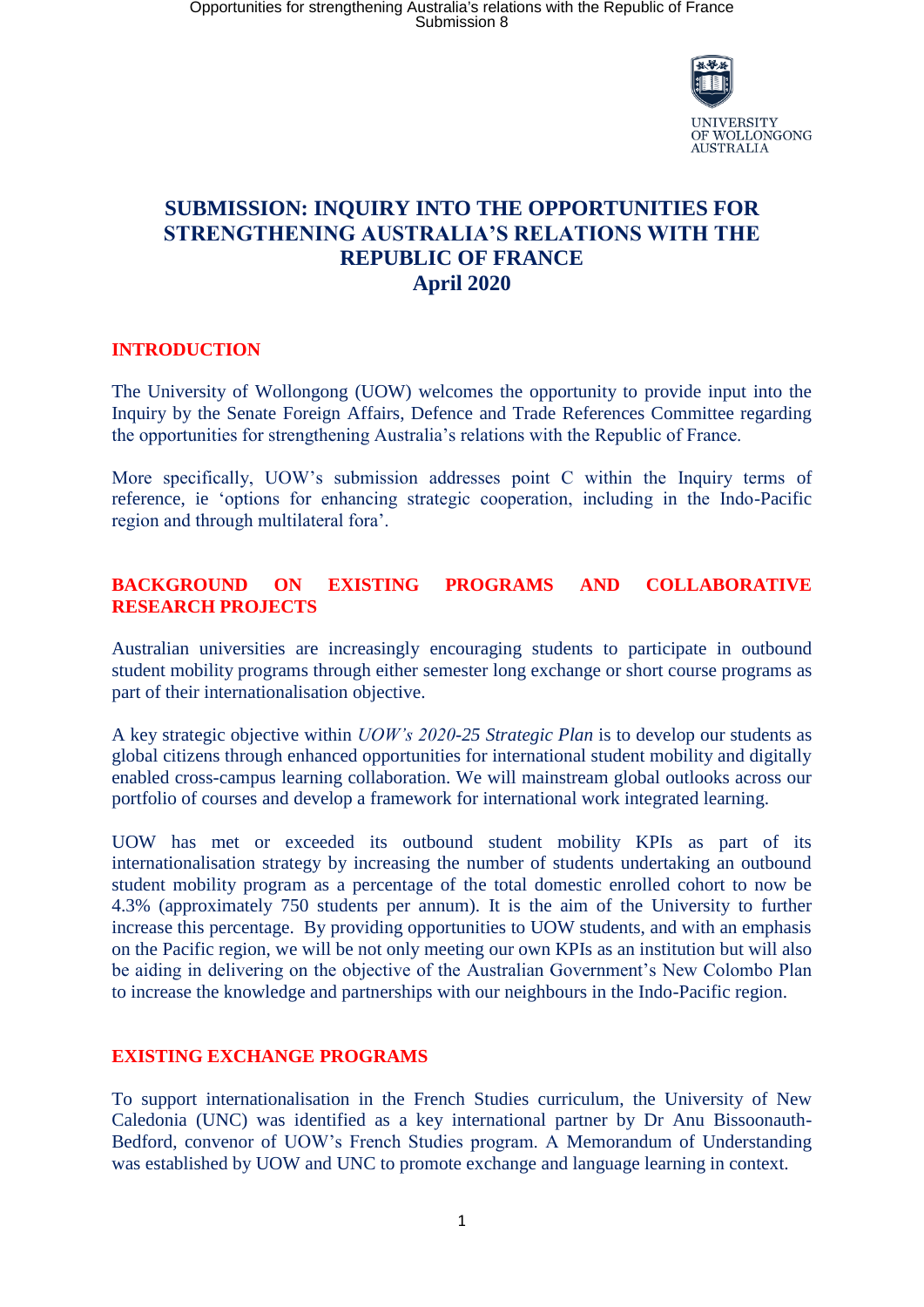

New Caledonia is a Pacific nation that is undergoing rapid change; a French territory planning to hold its second independence referendum in September 2020 and an important destination for Australian students to improve their French language skills.

On average, around 220 students are enrolled annually in French language subjects at UOW. In the last five years approximately 24 UOW students have participated in the 3 week summer program offered by UNC

The Federal Government's New Colombo Plan grant awarded to UOW in 2018 provides students undertaking French language and culture studies in Arts and Sciences a three week cross-disciplinary study program at the University of New Caledonia (UNC) combining language study with research or cultural placement for three consecutive years. Working in small cross-disciplinary groups of two or three, students from the Arts and Science faculties receive one week of intensive French language and cultural communication training; and then undertake cultural and scientific visits in science research centre specialising in regional priority areas (mining and environment; biodiversity; and cultural, societal and linguistic diversity).

In the last two years, 24 students benefitted from this program which is very much aligned to the Federal Government's mission to step up Australia's strategic influence in the Pacific region.

# **COLLABORATIVE RESEARCH PROJECTS**

Academic staff within the Faculty of Law, Humanities and the Arts have undertaken research on multilingualism and language attitudes in New Caledonia that has led to several publications. In addition, academic staff from the Faculty of Social Sciences are engaged in two projects in the Pacific led by Professor Anthony Okely who is a world expert in physical activity and children.

Professor Okely's work in the Pacific Ending Childhood Obesity (ECHO) project with local researchers addresses the issue of high levels of childhood obesity in the Pacific islands. The research will inform a social marketing campaign to promote physical activity in children across a minimum of six Pacific Islands countries. Three of these participating countries are French-speaking: Wallis and Futuna, French Polynesia and New Caledonia. Preliminary results show that the French-speaking islands are highly supportive of this research, having pioneered this project in their countries. Formative data have been collected from stakeholders in each of countries and planning is underway for a meeting in the second half of 2020 to commence the formal planning of the campaign activities.

Another Indo Pacific research that Professor Okely's and his team are working on is the SUNRISE project. This project is an international surveillance study of 24-hour movement behaviours in the early years (called SUNRISE) which involves around 30 countries, twothirds of which are either low- or middle-income according to the UN Human Development Index. Professor Okely is planning on extending this research to include the three French